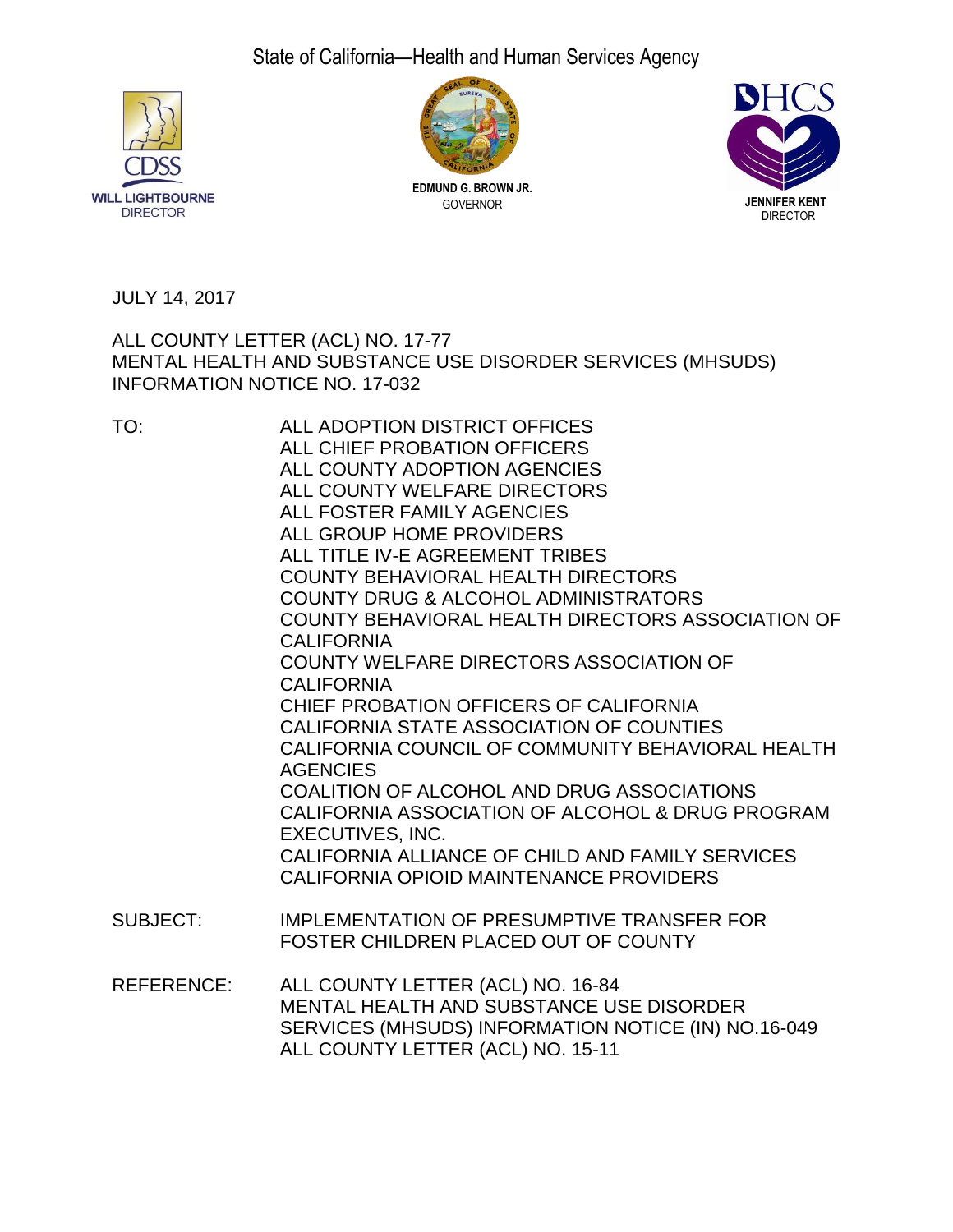ACL No. 17-77 MHSUDS Information Notice No. 17-032 July 14, 2017 Page Two

This California Department of Social Services (CDSS) All County Letter (ACL) and Mental Health and Substance Use Disorder Services (MHSUDS) Information Notice (IN) establishes policy guidance regarding presumptive transfer as defined in Section 14717.1, subdivision (c), of the Welfare and Institutions Code of Specialty Mental Health Services (SMHS) for foster children and youth. The California Department of Health Care Services (DHCS) and CDSS have authority to establish this policy guidance by issuing this ACL/IN until regulations are adopted (Welfare and Institutions Code § 14717.1, subdivision (g)). County mental health plans (MHP), county probation agencies, and child welfare agencies are responsible for implementing presumptive transfer based on the policy guidance included in this ACL/IN.

#### **BACKGROUND**

 $\overline{\phantom{a}}$ 

To provide children and youth in foster care who are placed outside their counties of original jurisdiction<sup>1</sup> access to SMHS in a timely manner, based upon their individual strengths and needs, and consistent with Early and Periodic Screening Diagnostic and Treatment requirements, Assembly Bill 1299 (Ridley-Thomas, Chapter 603, Statutes 2016) was enacted to establish presumptive transfer. Presumptive transfer means a prompt transfer of the responsibility for the provision of, or arranging and payment for SMHS from the county of original jurisdiction to the county in which the foster child resides. Discussions regarding presumptive transfer should occur with the child and his or her parent, with the Child and Family Team (CFT) members, and in consultation with other professionals who serve the child or youth, as appropriate.

# **THE ROLE OF THE CHILD AND FAMILY TEAM**

CFTs provide meaningful opportunities for children, youth and families, and for those who provide them with physical or emotional support, to participate in the development and implementation of their individualized case or treatment plans that are designed to meet their needs. Similarly, CFTs promote collaboration and cooperation among childserving individuals and agencies. By sharing decision-making and working together, professionals and children, youth and families can work towards positive outcomes.

A CFT is a group of individuals that includes the child or youth, family members, professionals, natural community supports, and other individuals identified by the family who are invested in the child, youth, and family's success. The CFT shares responsibility to assess, plan, intervene, monitor and refine services and supports over time. The CFT process allows members of the team to discuss behavioral issues of

 $1$  Presumptive transfer only applies to children and youth who experience inter-county moves within California and does not apply to children and youth placed out of state.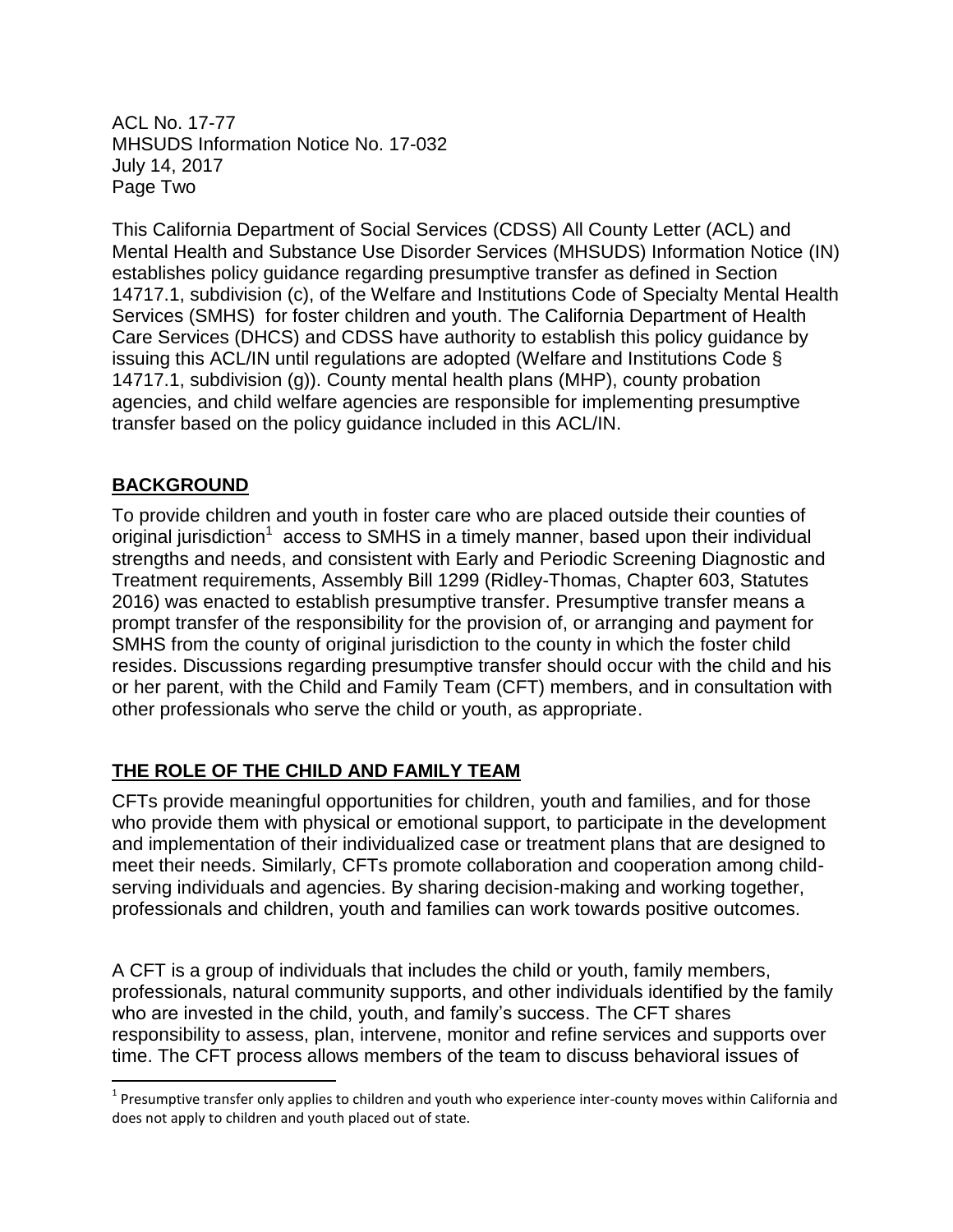ACL No. 17-77 MHSUDS Information Notice No. 17-032 July 14, 2017 Page Three

concern with the goal of identifying services for the foster child or youth that can be provided in the least-restrictive setting.

Recommendations concerning placement, services and supports should be discussed within the CFT process. As such, the CFT helps to inform the placing agency's decision about placing a child in an out of county family or relative placement, a resource family home, or a Short-Term Residential Therapeutic Program (STRTP).

In the context of presumptive transfer requirements, the CFT provides an important opportunity for the CFT members to engage with the placing agency to consider the length of placement and whether presumptive transfer of SMHS would benefit the foster child or youth and support family reunification efforts or if an exception to presumptive transfer exists (described below).

#### **REQUIREMENTS FOR PRESUMPTIVE TRANSFER**

Effective July 1, 2017, the responsibility for authorization, provision, and payment of SMHS will transfer to the MHP in the foster child's county of residence for foster children placed in a county other than the county of original jurisdiction, pursuant to the timeframes outlined in statute, unless any exceptions to presumptive transfer apply, and are determined to necessitate the waiving of presumptive transfer, as specified in the following section. Upon presumptive transfer, the MHP in the county in which the foster child resides shall assume responsibility for the authorization and provision of SMHS, and the payment for services (Welfare and Institutions Code § 14717.1, subdivision (f)).

To provide timely provision of mental health services, the MHP in the foster child's county of residence is required to accept an assessment, if one exits, of needed SMHS for the foster child from the MHP in the county of original jurisdiction. Nothing should preclude the MHP of residence from updating the assessment or conducting a new assessment if clinically indicated, but these updates or new assessments may not delay the timely provision of SMHS to the child.

Presumptive transfer can only be waived by the placing agency if all of the following conditions are met:

- 1) An individualized determination has been made that an exception outlined in statute applies (Welfare and Institutions Code § 14717.1 (b) 2(A)), and
- 2) A demonstration that the MHP in the county of original jurisdiction can contract and provide services within 30 days.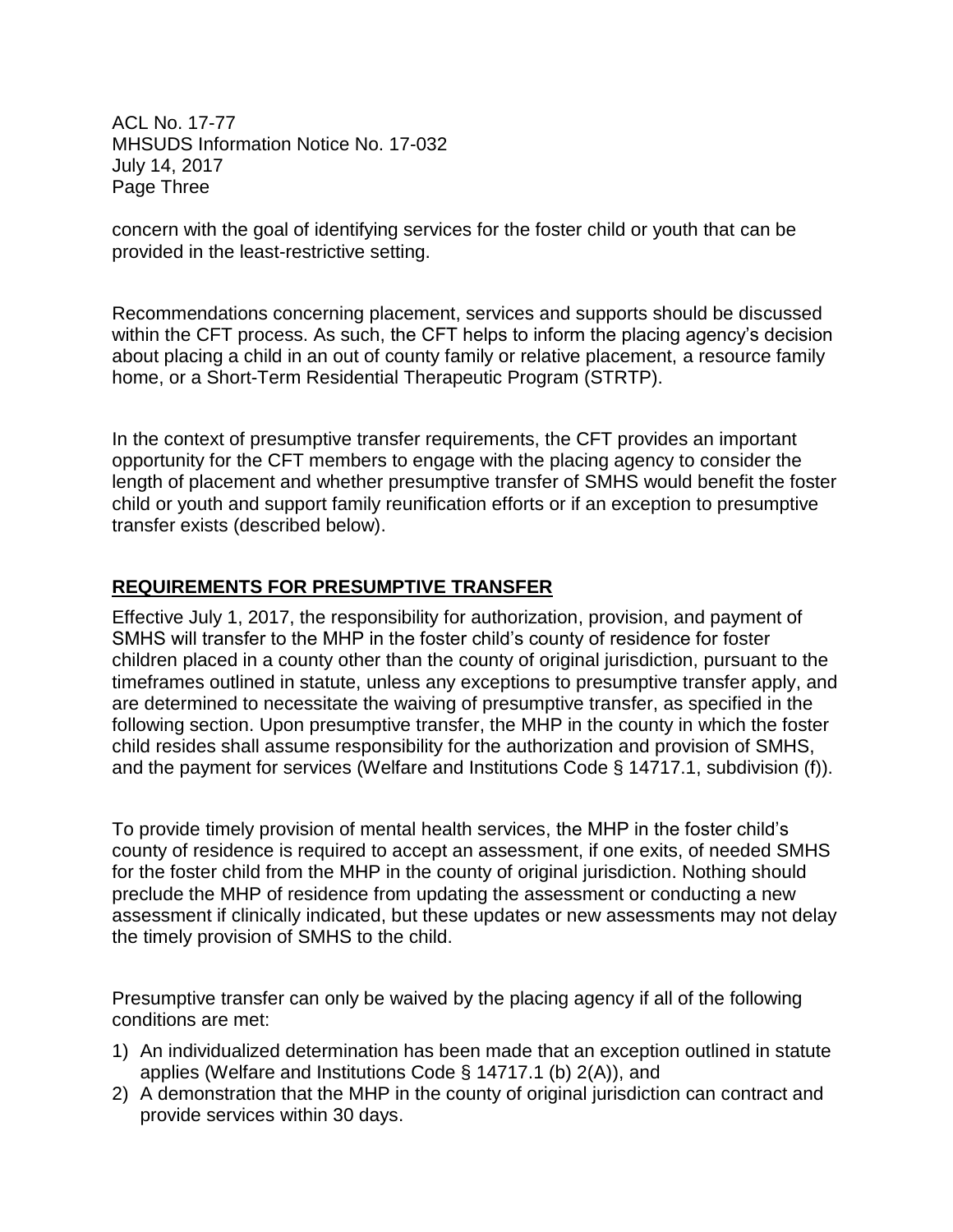ACL No. 17-77 MHSUDS Information Notice No. 17-032 July 14, 2017 Page Four

These conditions are described further below.

### **INFORMING PARTIES CONCERNING PRESUMPTIVE TRANSFER AND WAIVER REQUESTS**

**Prior to the Transfer or Request:** Placing agencies are responsible for informing the foster child, the person or agency responsible for making mental health care decisions on behalf of the foster child, and the child's attorney, of the presumptive transfer requirement under AB 1299, including a description of exceptions, the option to request a waiver of presumptive transfer if an exception exists, and how to make such a request to the placing agency. In a subsequent ACL/IN, DHCS and CDSS will provide a template informing notice that counties may use. Until then, placing agencies shall provide this information verbally or in writing, according to the following:

- For new out of county placements of children currently in care, placing agencies shall include this information in the notice provided pursuant to Welfare and Institutions Code 361.2(h) if such notice is given. If a notice is not provided pursuant to WIC 316.2(h), the placing agency shall provide notice as soon as possible upon placement.
- For foster children currently placed out of county who are currently receiving SMHS, placing agencies shall provide this information either at the next CFT meeting or prior to a status review hearing.
- For children not currently receiving SMHS, the placing agency shall provide this information at the next CFT meeting, and no later than December 31, 2017<sup>2</sup>.

*At the Time of a Request:* When a request for a waiver of presumptive transfer is received, the placing agency is responsible for informing the foster child, person or agency responsible for making mental health care decisions on behalf of the foster child, and the child's attorney of the waiver request. The placing agency should also inform the CFT coordinator if one exists, or the case carrying social worker or deputy probation officer, and the MHP of original jurisdiction.

# **CONDITIONS FOR PRESUMPTIVE TRANSFER**

 $\overline{\phantom{a}}$ 

Effective July 1, 2017, presumptive transfer applies under the following three conditions:

 $2$  Monthly face to face visits may inform a social worker or deputy probation officer that the child's mental health needs are not being met, in such circumstances social workers and deputy probation officers are encouraged to inform the child, family or CFT members regarding the right to request a presumptive transfer consistent with Condition B of this letter.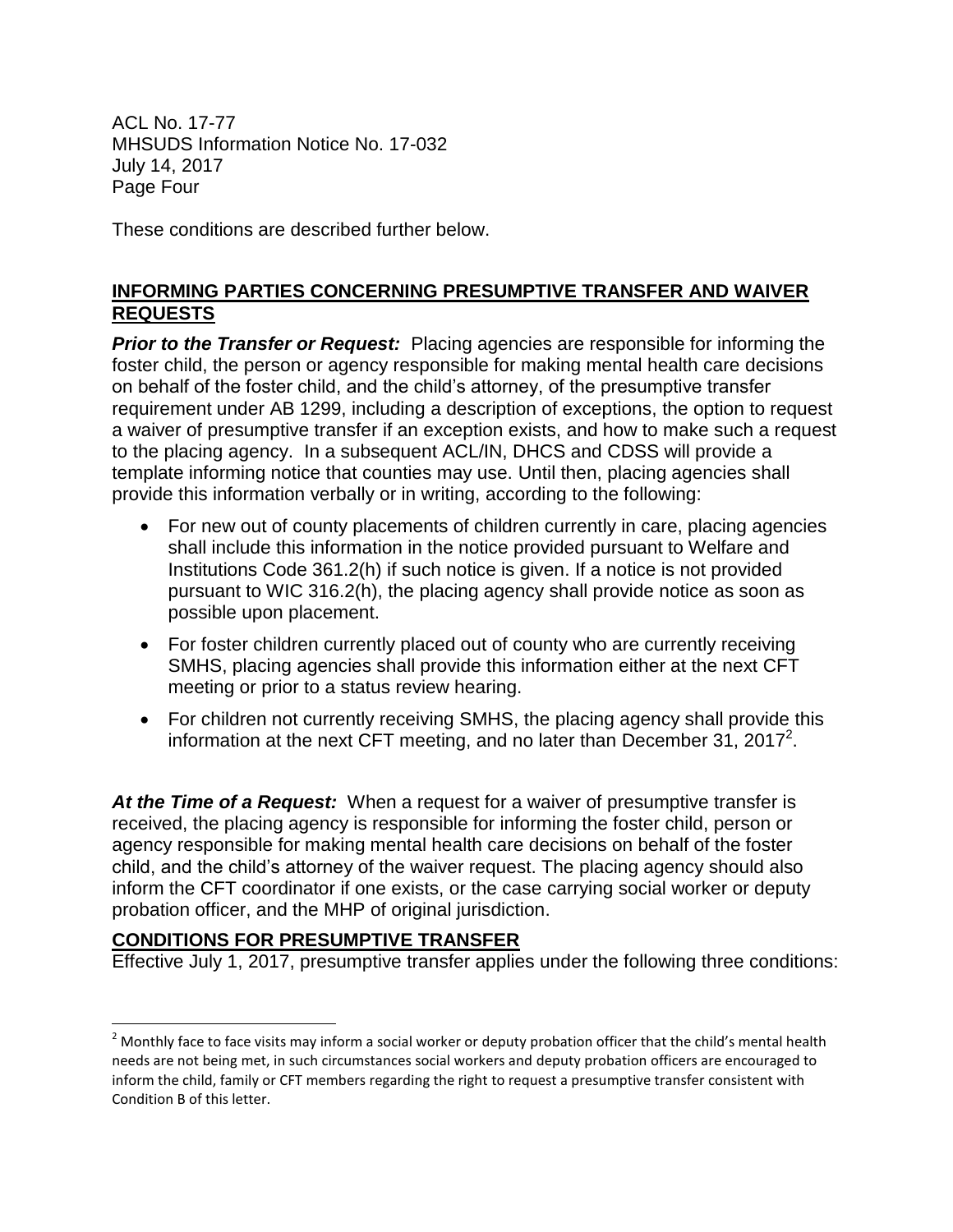ACL No. 17-77 MHSUDS Information Notice No. 17-032 July 14, 2017 Page Five

 $\overline{\phantom{a}}$ 

**Condition A:** For any foster child who is placed by a placing agency out of the county of original jurisdiction on or after July 1, 2017, the responsibility to provide or arrange for the provision of and payment for SMHS will transfer to the county of residence.

**Condition B:** For any foster child who resides in a county other than the county of original jurisdiction after June 30, 2017, that is not receiving SMHS consistent with his or her mental health needs as specified in the child's client plan, the responsibility to provide or arrange for the provision of and payment for SMHS will be transferred to the MHP in the county of residence.

**Condition C:** For any foster child who resides in a county other than the county of original jurisdiction after June 30, 2017, and who continues to reside outside the county of original jurisdiction after December 31, 2017, the responsibility for the provision and payment of SMHS will be transferred to the county of residence no later than the child's first regularly scheduled status review hearing conducted pursuant to Welfare and Institutions Code Section 366 in the 2018 calendar year.

#### **EXCEPTIONS TO THE CONDITIONS OF PRESUMPTIVE TRANSFER**

The foster child, the person or agency responsible for making the mental health care decisions on behalf of the foster child<sup>3</sup>, the county probation agency or the child welfare services agency with responsibility for the care and placement of the child, or the child or youth's attorney may request that the placing agency consider a waiver of presumptive transfer. The placing agency may decide to waive presumptive transfer **on an individual, case-by-case basis only** if one or more of the four exceptions listed below exists. The waiver decision must be documented in the child's case plan, and communicated to all other members of the CFT through a CFT coordinator if one exists, or the placing agency's case carrying social worker or deputy probation officer, and the MHP in the county of jurisdiction.

- The transfer would negatively impact mental health services being provided to the child or youth or delay access to services provided to the foster child;
- The transfer would interfere with the family reunification efforts documented in the individual case plan;

 $3$  The person or agency responsible for making mental health care decisions on behalf of the foster child is the person or entity who has the legal authority to consent to mental health treatment on behalf of the child. In a foster care case, this is usually the parent or legal guardian, unless the court has suspended those rights or the child has been freed for adoption.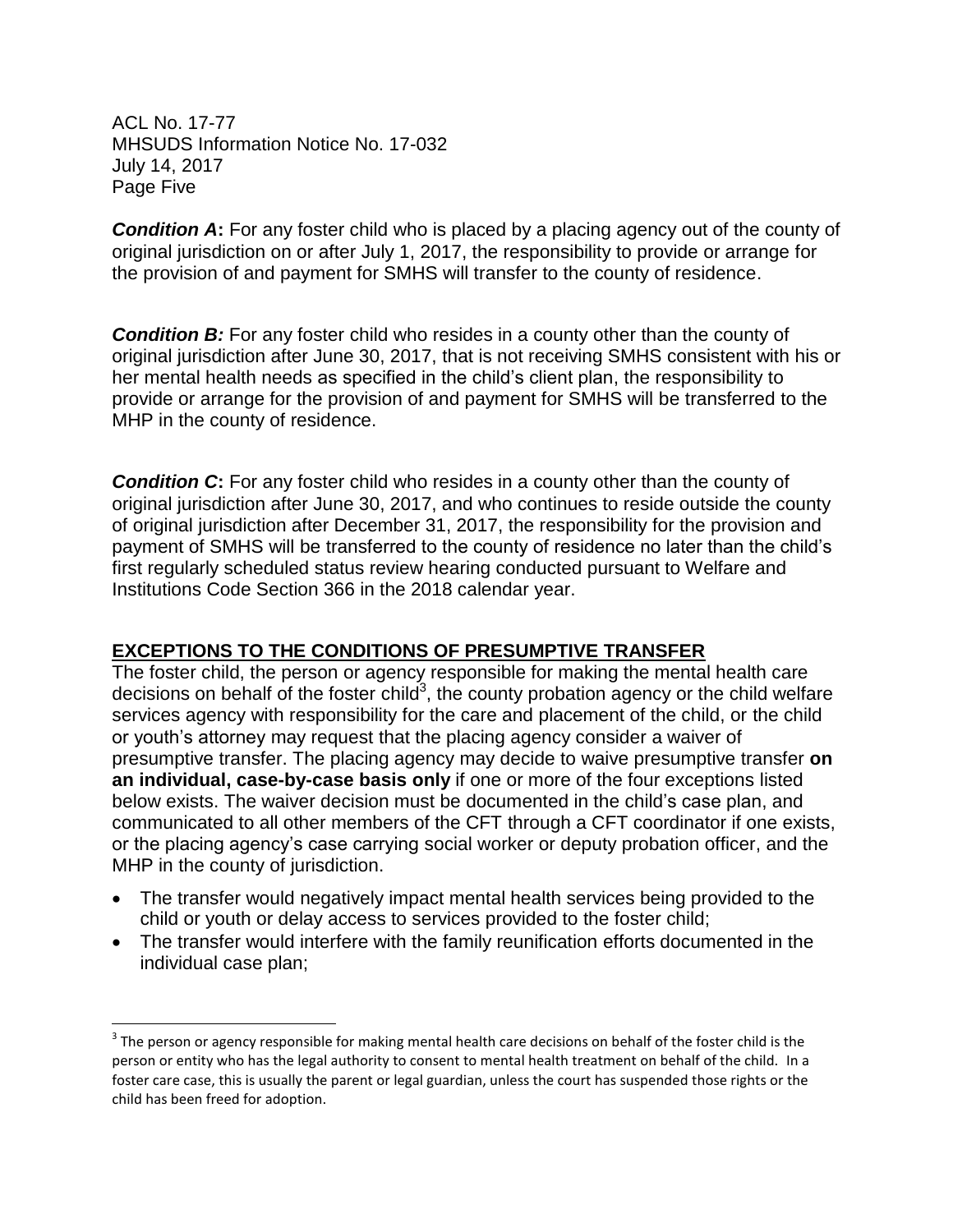ACL No. 17-77 MHSUDS Information Notice No. 17-032 July 14, 2017 Page Six

- The foster child's placement in a county other than the county of original jurisdiction is expected to last less than six months; or
- The foster child's residence is within 30 minutes of travel time to his or her established SMHS care provider in the county of original jurisdiction.

A waiver processed based on an exception to presumptive transfer shall be contingent upon the MHP in the county of original jurisdiction demonstrating an existing contract with a SMHS provider, or the ability to enter into a contract with a SMHS provider within 30 days of the waiver decision, and the ability to deliver timely SMHS directly to the foster child. Such information may be obtained by the placing agency verbally or in writing from the MHP in the county of original jurisdiction. That information shall be documented in the child's case plan.

The placing agency is responsible for informing the child, his or her parent, the CFT coordinator if one exists, or the placing agency's case carrying social worker or deputy probation officer, the MHP in the county of original jurisdiction and the county of residence, and the child's attorney of a waiver request.

#### **PROCEDURAL STEPS FOR PRESUMPTIVE TRANSFER**

As counties implement procedural steps for presumptive transfer, they should identify a single point of contact or unit and have a dedicated phone number and/or e-mail address at the MHP and each placing agency and post that information to a public website to ensure timely communication.

All parties must comply with the Health Insurance Portability and Accountability Act (HIPAA) of 1996 requirements and all applicable Federal and State regulations promulgated from HIPAA when making presumptive transfers, providing notifications, and requesting information regarding the foster child.

# *Presumptive Transfer: Condition A*

- 1. If no exception exists to presumptive transfer, the placing agency shall inform the foster child and the CFT coordinator if one exists, or the placing agency's case carrying social worker or deputy probation officer, the child's attorney, the biological parent(s) when appropriate (if they are not already a member of the CFT) of the transfer of responsibility to provide, or arrange for the provision of and payment for SMHS transfer to the county of residence within 3-business days of this decision. Notification shall include the following information:
	- a. Name, location, and contact information of the referring placing agency;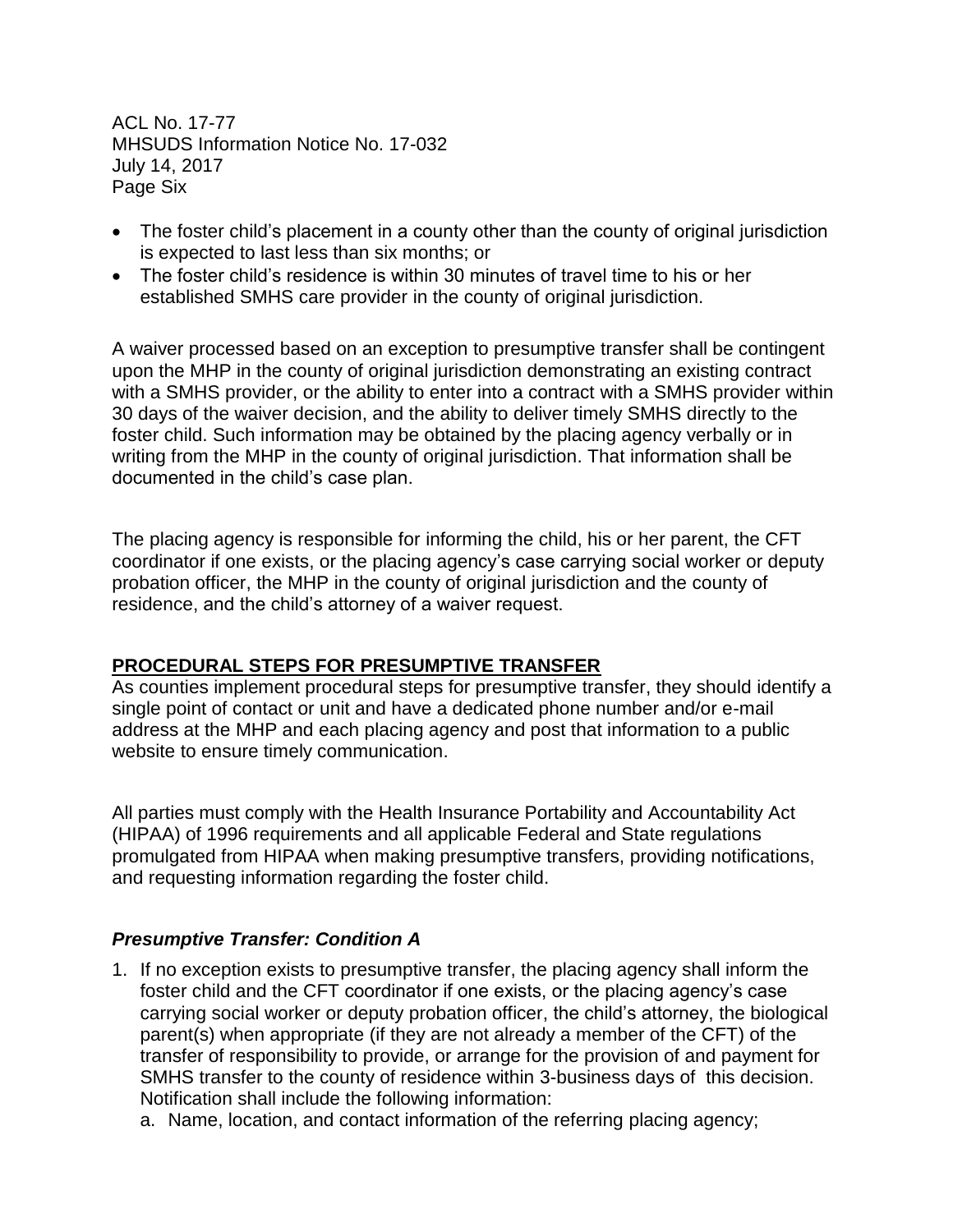ACL No. 17-77 MHSUDS Information Notice No. 17-032 July 14, 2017 Page Seven

- b. The county of the placement; and
- c. The date when the child will be physically placed or the date the physical placement did occur in cases where the youth's physical placement is expedited within the county of residence.
- 2. The placing agency shall notify the MHP where the child resides through their posted single point of contact within 3-business days of the presumptive transfer decision and ensure that the foster child's residence address is updated in the Medi-Cal Eligibility Data System (MEDS) within 2-business days of making the determination. This notification shall include the following information:
	- a. Identifying information about the child: name, date of birth, and address;
	- b. Name, location, and contact information of the referring placing agency;
	- c. Name and contact information of who can sign releases of information;
	- d. Name and contact information of who can sign consents;
	- e. Send, or arrange to have sent to, the MHP the most recent consent for services, and consent for medication, including the JV-220; and
	- f. Send, or arrange to have sent to, the MHP the most recent mental health records, including the most recent mental health assessment. Nothing should preclude the MHP of residence from updating the assessment or conducting a new assessment if clinically indicated, but these updates or new assessments may not delay the provision of SMHS to the child.
- 3. All determinations regarding waiver of presumptive transfer are required to be made in consultation with the child's CFT members, and other professionals who serve the child as appropriate, and documented in the foster child's case plan and client plan.

# *Presumptive Transfer: Condition B*

- 1. Counties must follow steps described for Condition A in 1 through 3 above; and
- 2. For children subject to Condition B the following additional steps shall be followed:
	- a. The placing agency shall ensure that the child or youth has been provided a mental health screening prior to completing the steps for presumptive transfer, unless a waiver is requested.
	- b. If a foster child has been screened and assessed as needing SMHS but is not receiving SMHS, the applicable placing agency will transfer the foster child utilizing steps described for Conditions A in 1 through 3 above unless a waiver is requested.

# *Presumptive Transfer: Condition C*

1. At least 10-calendar days prior to the child's next status review hearing that occurs after December 31, 2017, the placing agency shall notify the foster child and the CFT coordinator if one exists, or the placing agency's case carrying social worker or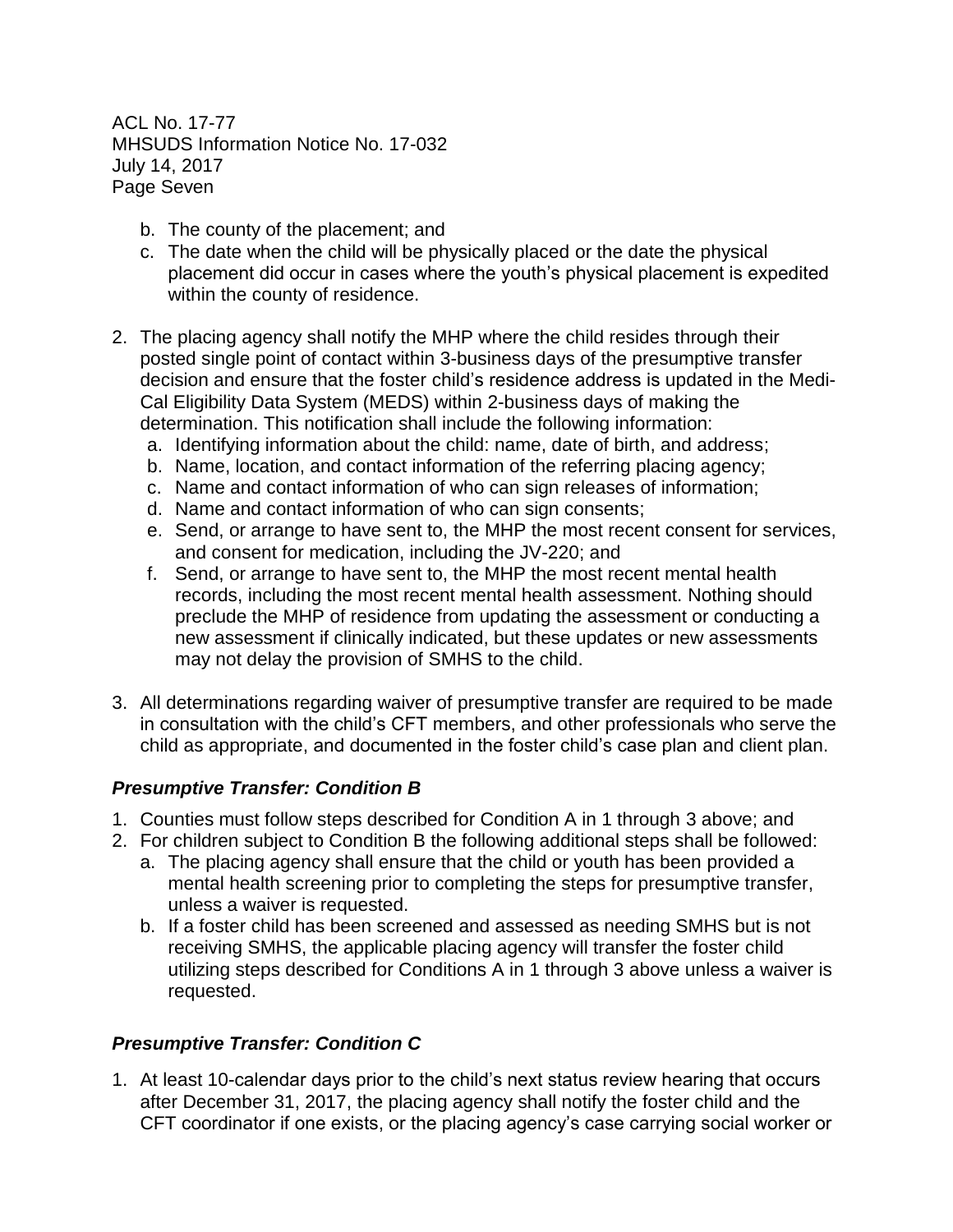ACL No. 17-77 MHSUDS Information Notice No. 17-032 July 14, 2017 Page Eight

deputy probation officer, the child's attorney, the biological parent(s) when appropriate (if they are not already a member of the CFT) of the transfer of responsibility to provide, or arrange for the provision of, SMHS and payment for SMHS to the county of residence when a youth is placed outside of the county of original jurisdiction.

- 2. All determinations regarding waiver of presumptive transfer are required to be made in consultation with the child's CFT members, and other professionals who serve the child as appropriate and documented in the foster child's case plan and client plan.
- 3. The placing agency shall notify the MHP where the child resides through their posted single point of contact within 10-calendar days of the presumptive transfer decision and ensure that the foster child's residence address is updated in the MEDS.
- 4. Placing agencies may discuss and initiate the transfer of SMHS with the foster child, CFT, child's attorney, and biological parents earlier than the next status review hearing.

# *Waiver Requests*

A request for waiver may be made by the foster child, the person or agency that is responsible for making mental health care decisions on behalf of the foster child, the probation agency, or the child welfare services agency with responsibility for the care and placement of the child, or the child's attorney. Once a waiver request is made, the presumptive transfer is on hold pending the final decision by the placing agency or court.

- 1) The waiver request must be made to the placing agency within 7-calendar days of the placing agency's determination of where the foster child will be placed out of county. The waiver request must include, at a minimum the following information:
	- a. Name of the child;
	- b. Name and contact information of the requester and their legal relationship to the child; and
	- c. A brief description of which exception(s) are believed to apply to waive presumptive transfer.
- 2) The placing agency shall inform the foster child, person or agency responsible for making mental health care decisions on behalf of the foster child, the child's attorney of the waiver request, and the CFT coordinator if one exists, or the placing agency's case carrying social worker or deputy probation officer.
- 3) The placing agencies shall make their determination of the waiver request in consultation with the CFT.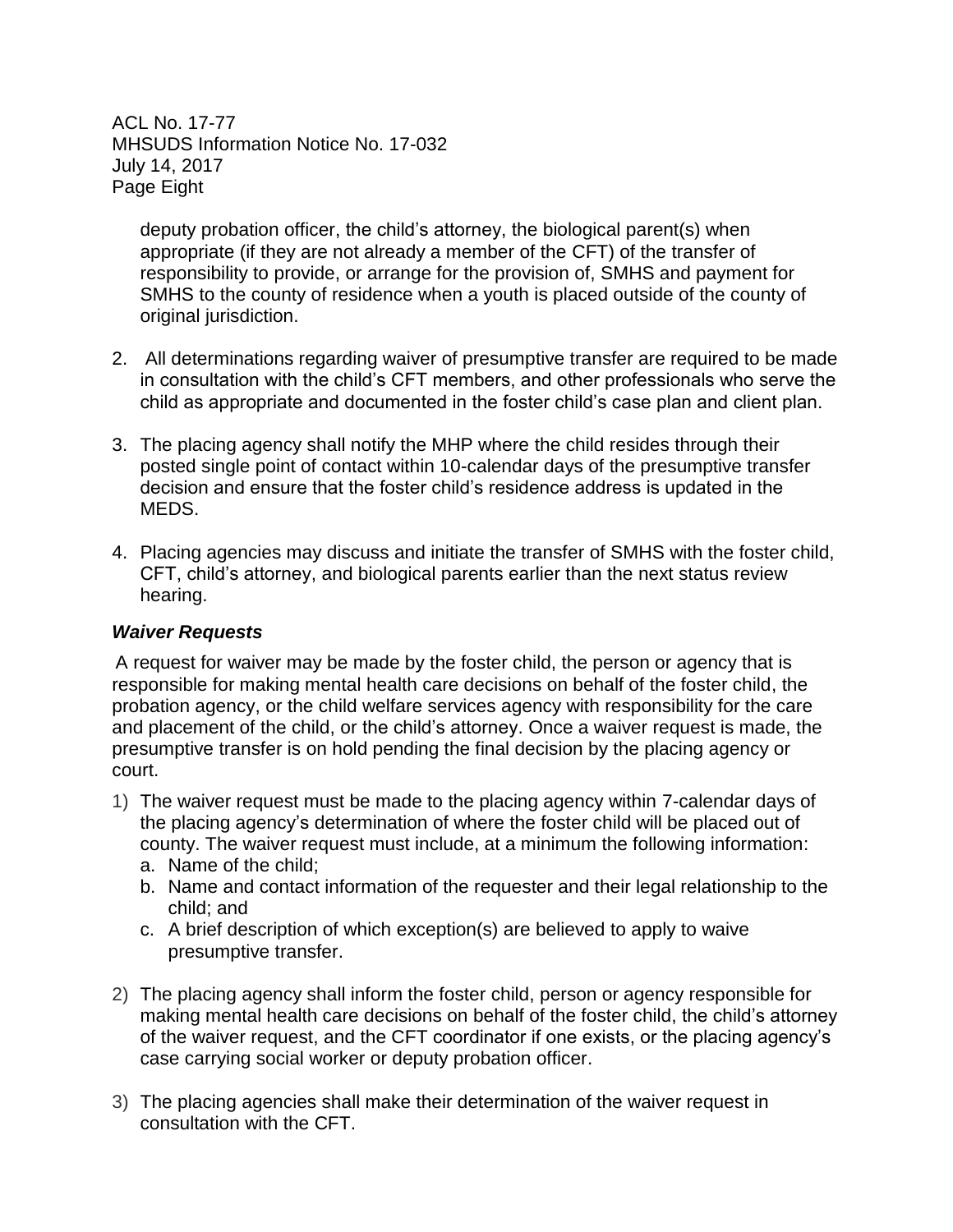ACL No. 17-77 MHSUDS Information Notice No. 17-032 July 14, 2017 Page Nine

- 4) Once a determination is made, the person who requested the waiver of presumptive transfer, along with any other parties to the child's welfare or probation case, shall receive notice of the county placing agency's determination of whether to waive presumptive transfer.
- 5) The individual who requested the waiver or any other party to the case who disagrees with the determination made by the placing agency may request judicial review prior to the county's determination becoming final.
- 6) The court may set the matter for hearing and may confirm or deny the transfer of responsibility or application of an exception based on the best interest of the child.
- 7) If the court confirms the waiver request, the responsibility for authorization of and payment for SMHS shall remain with the child's county of original jurisdiction.
- 8) If the waiver request is denied, the responsibility for authorization and payment of SMHS shall transfer to the child's county of residence. The placing agency shall notify the MHP of county of original jurisdiction and the MHP of the county of residence within 3-business days of the receipt of the judicial denial, provide the required documentation and change the foster child's residence address in the MEDS to the child's address in the county of residence. The placing agency will notify the MHP where the child resides that the change in MEDS has occurred within 2-business days of making the change. The MHP where the child resides shall include the foster child in its caseload for claiming purposes.
- 9) The placing agency shall inform the MHP in the county of original jurisdiction within 3-business days of all final determinations for a waiver regarding a foster child receiving SMHS under the responsibility of the county of original jurisdiction. The following information shall be provided:
	- a. Determination of the exception(s) that support the waiver; and
	- b. Exception(s) claimed as the basis for the request.
- 10)A request for a waiver, the exception (s) claimed as the basis for the request, a determination of whether a waiver is determined to be appropriate, and any objections to the determination shall be documented in the child's case plan.

#### *Expedited Transfer*

AB 1299 provides for a process of expedited presumptive transfer. DHCS and CDSS will issue a future joint All County Letter and MHSUDS Information Notice on the process for expedited transfers. However, MHPs are required to provide or arrange for the provision of SMHS to beneficiaries that meet SMHS medical necessity criteria. For